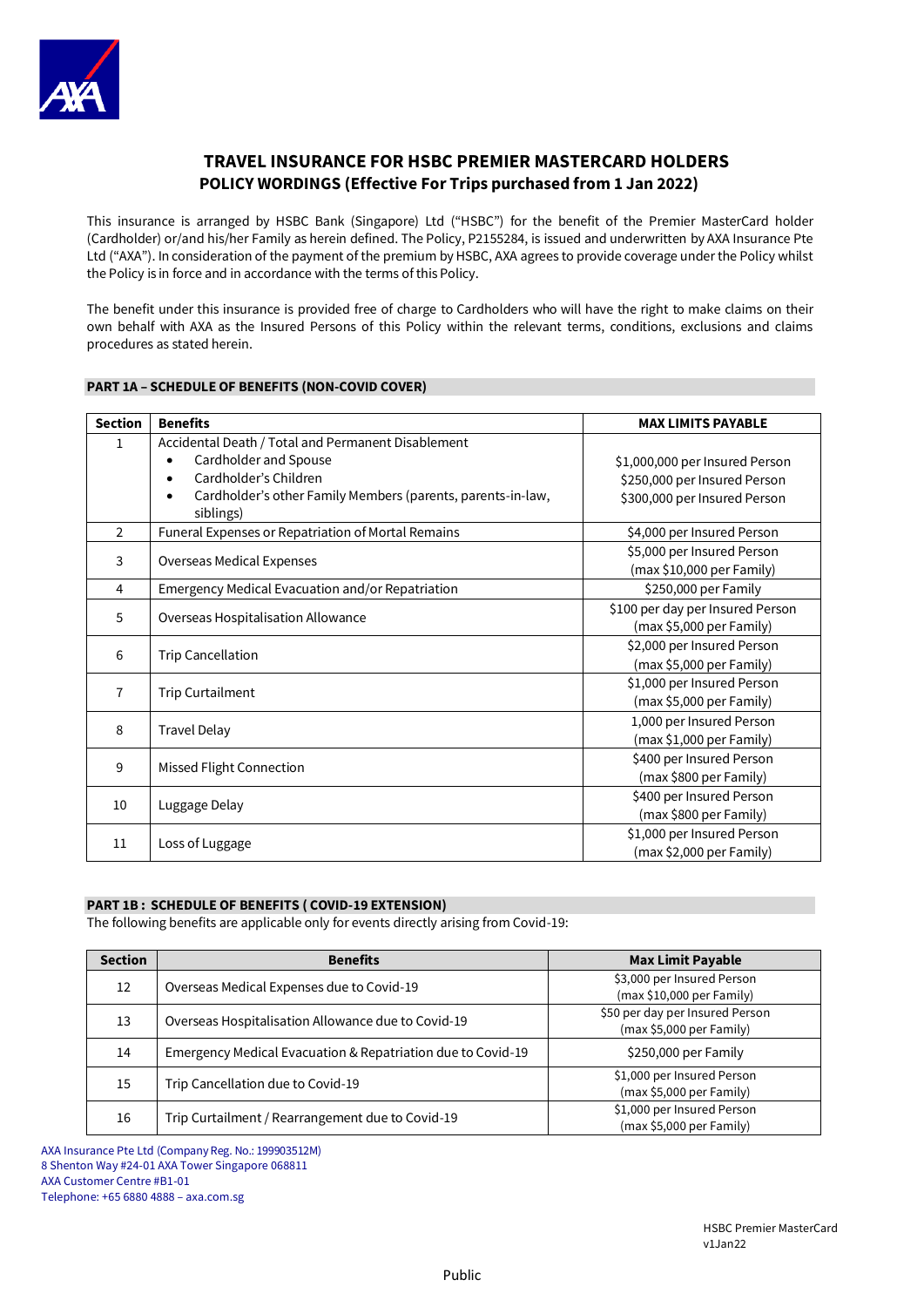

#### **PART 2A - DESCRIPTION OF BENEFITS**

#### Important Notes:

The benefits provided under Part 2A cover the Insured Person for events that are not related to or in any way connected with Covid-19 and must be read in conjunction with the Schedule of Benefits under Part 1A. Any claims paid under Part 2A will not be paid under Part 2B for the same benefit.

## **SECTION 1 – ACCIDENTAL DEATH & TOTAL AND PERMANENT DISABLEMENT**

If the Insured Person suffers death or Permanent Disablement arising from an Accident occurring anywhere in the world outside Singapore and the Insured Person's Home Country, We will pay the relevant percentage as set out in the Scale of Compensation, up to the sum insured specified under this section.

## **Scale of Compensation**

| Coverage                                                  | % of Sum Insured under this Benefit |
|-----------------------------------------------------------|-------------------------------------|
| (a) Death                                                 | 100%                                |
| (b) Permanent Total Disablement                           | 100%                                |
| (c) Loss of two (2) Limbs                                 | 100%                                |
| (d) Loss of sight in both eyes                            | 100%                                |
| (e) Loss of one (1) Limb and Loss of sight in one (1) eye | 100%                                |
| (f) Loss of one (1) Limb                                  | 50%                                 |
| $(g)$ Loss of sight in one $(1)$ eye                      | 50%                                 |
| (h) Loss of a thumb and index finger of the same hand     | 25%                                 |

Special Conditions applicable to Section 1

- 1. The benefits are payable provided that:
	- (a) Accidental death occurs within one hundred and eighty (180) days from the date of Accident; and/or
	- (b) Permanent Disablement occurs within one hundred and eighty (180) days from the date of Accident;and
	- (c) The Permanent Disablement is listed in the Scale of Compensationtable.
- 2. The benefit payable under Accidental death will be reduced by any benefit already paid under Permanent Disablement in respect of the same Injury.
- 3. If an Injury or a Permanent Disablement forms part of another Injury or Permanent Disablement, the highest of either benefits, but not both, will be payable and the total benefits payable under the Policy shall not exceed the Sum Insured under this Section.
- 4. Our maximum liability is 100% of the sum insured and We shall have no further liability under the Policy in respect of any Injury sustained thereafter.
- 5. Aggregate Limit
	- (a) The maximum benefit payable under this Section to the Insured Person and his Family Members arising out of the same Accident shall not exceed \$1,000,000.
	- (b) The maximum benefit payable under this Section occurring whilst a number of Insured Persons are together shall not exceed \$15,000,000 per event and/or conveyance in respect of Visa Infinite Card, Premier MasterCard, Advance Credit Card and Revolution CreditCard combined.
	- (c) In the event the maximum liability should exceed \$15,000,000 per event and/or conveyance, the limit amount shall be apportioned among the Insured Persons, but the sum shall not be greater than the maximum Sum Insured of each Insured Person.
- 6. Death shall be presumed by reason of the disappearance of the Insured Person following an Accident provided that one calendar year has passed since the disappearance and We, having examined all the evidence, are satisfied that the Insured Person has died as a result of Injury and on condition that a written undertaking is given to Us from the claimant that the death benefit payment will be immediately refunded to Us if the Insured Person is subsequently found to be alive.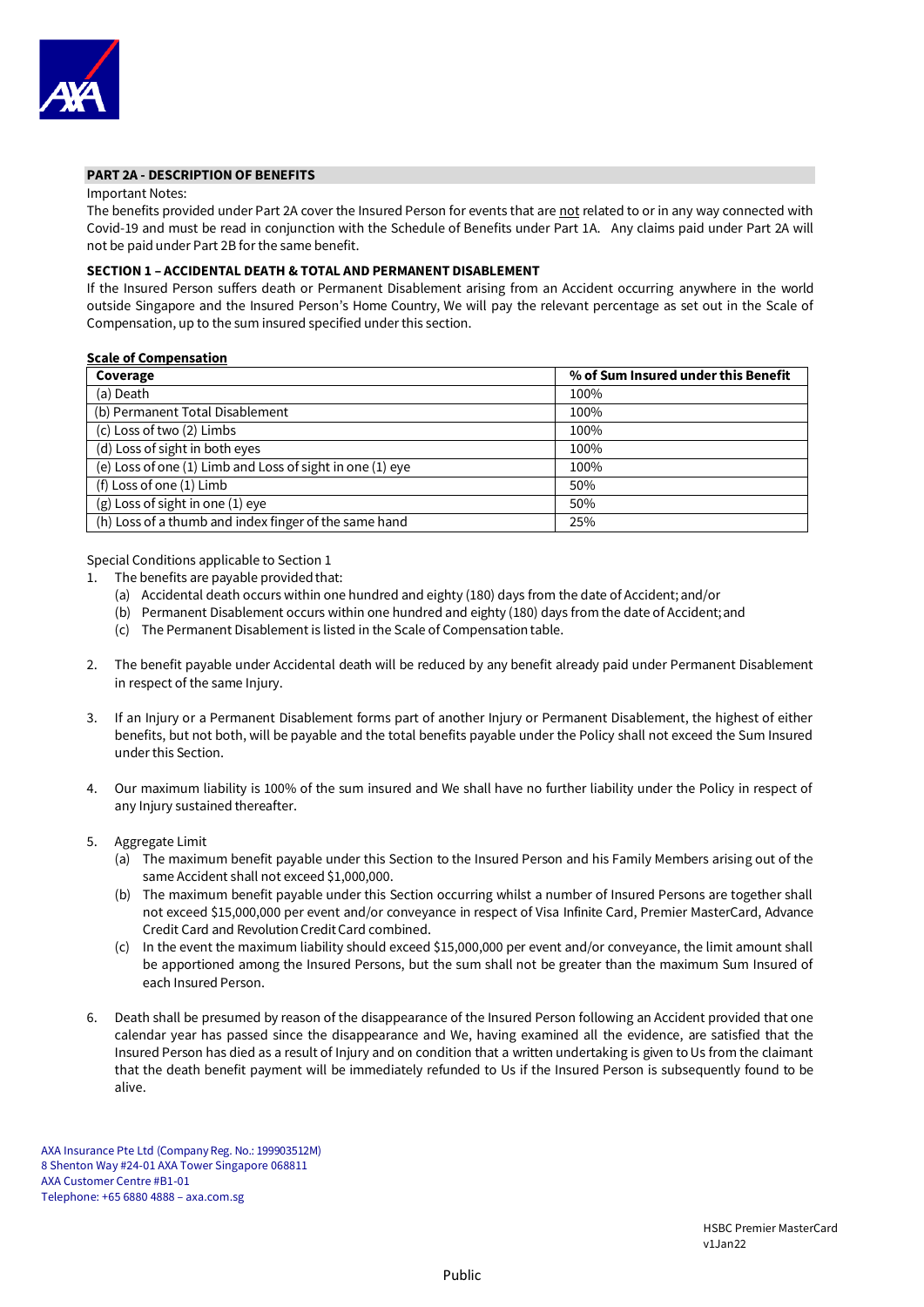

## **SECTION 2 – FUNERAL EXPENSES OR REPATRIATION OF MORTAL REMAINS**

If, during the Period of Insurance, the Insured Person suffers death during the Trip We will pay for:

- (a) The funeral expenses or costs of cremation necessarily and reasonably incurred at the place of death whilst overseas;or
- (b) The cost of repatriation of the Insured Person's remains to Singapore or the Home Country of the Insured Person, up to the sum insured specified under this section.

In addition to the General Exclusions, We will not pay for any claim if:

- 1. The Insured Person has undertaken the Trip against the medical advice of his Doctor;
- 2. The Insured Person has undertaken the Trip for the purpose ofobtaining or seeking any medical or surgical treatment.

### **SECTION 3 – OVERSEAS MEDICAL EXPENSES**

If during a Trip, the Insured Person sustains Injury or Illness whilst Overseas and outside his Home Country, We will reimburse the Insured Person up to the limit specified under this Section for the necessary and reasonable Medical Expenses (including Dental Treatment due to an Accident) incurred whilst Overseas and outside his Home Country within 30 days of sustaining the Injury or Illness up to the specified limit under this Section.

The medical expenses incurred for treatment by a Chinese Physician or a Chiropractor is subject to a maximum of \$70 per Trip.

If the Insured Person is entitled to a refund of all or part of such expenses from other sources, We will only be liable for the amount that exceeds the reimbursement recoverable from such other sources.

For the purpose of this Section, the Medical Expenses Cover under a One-Way trip Policy ceases twenty-four (24) hours upon the Insured Person's arrival and immigration clearance in the country of disembarkation of the intended destination.

In addition to the General Exclusions, We will not pay for any claim under this Section in respect of:

- 1. Meals and other incidental expenses except for those incurred as an in-patient whilst receiving treatment in the Hospital.
- 2. Expenses relating to any medical appliances and equipment unless prescribed by the attending Doctor.
- 3. Prostheses, hearing aids, dentures and any treatment for cosmetic purposes.
- 4. Treatment or aids already obtained in Singapore before the Trip.

## **SECTION 4: EMERGENCY MEDICAL EVACUATION AND/OR REPATRIATION**

- (a) If during a Trip, the Insured Person suffers Injury or Illness whilst Overseas and outside his Home Country such that the IPA Singapore Pte Ltd's (Assistance Company) medical team and the attending Doctor recommend certifies that it medically necessary to transfer You to another location for medical treatment, the Assistance Company will arrange and pay for the evacuation Up to the specified limit under this Section, including:
	- transportation expenses; and
	- medical services; and
	- medical supplies necessarily incurred for emergency medical evacuation.

The mode of transportation and final destination will be decided by AAS based on medical necessity.

- (b) After local treatment, if the Assistance Company certifies that the medical condition allows the Insured Person to be repatriated back to Singapore as a regular passenger after the medical treatment Overseas, the Assistance Company will arrange and pay for:
	- Repatriation under medical supervision to Singapore by a scheduled airline or any appropriate means of transport;
	- any supplementary cost of transportation to and from the airport.

Provided that the original travel ticket of the Insured Person is not valid for such repatriation and the Insured Person surrenders any unused portion of his travel ticket to the Assistance Company.

Any decision on the repatriation will be exclusively and jointly made by both the attending Doctor and the medical team of the Assistance Company.

The Insured Person or his personal representative must contact the Assistance Company to obtain approval for the services provided under this Section and follow the advice and instruction of the Assistance Company, failing which the claim may not be payable.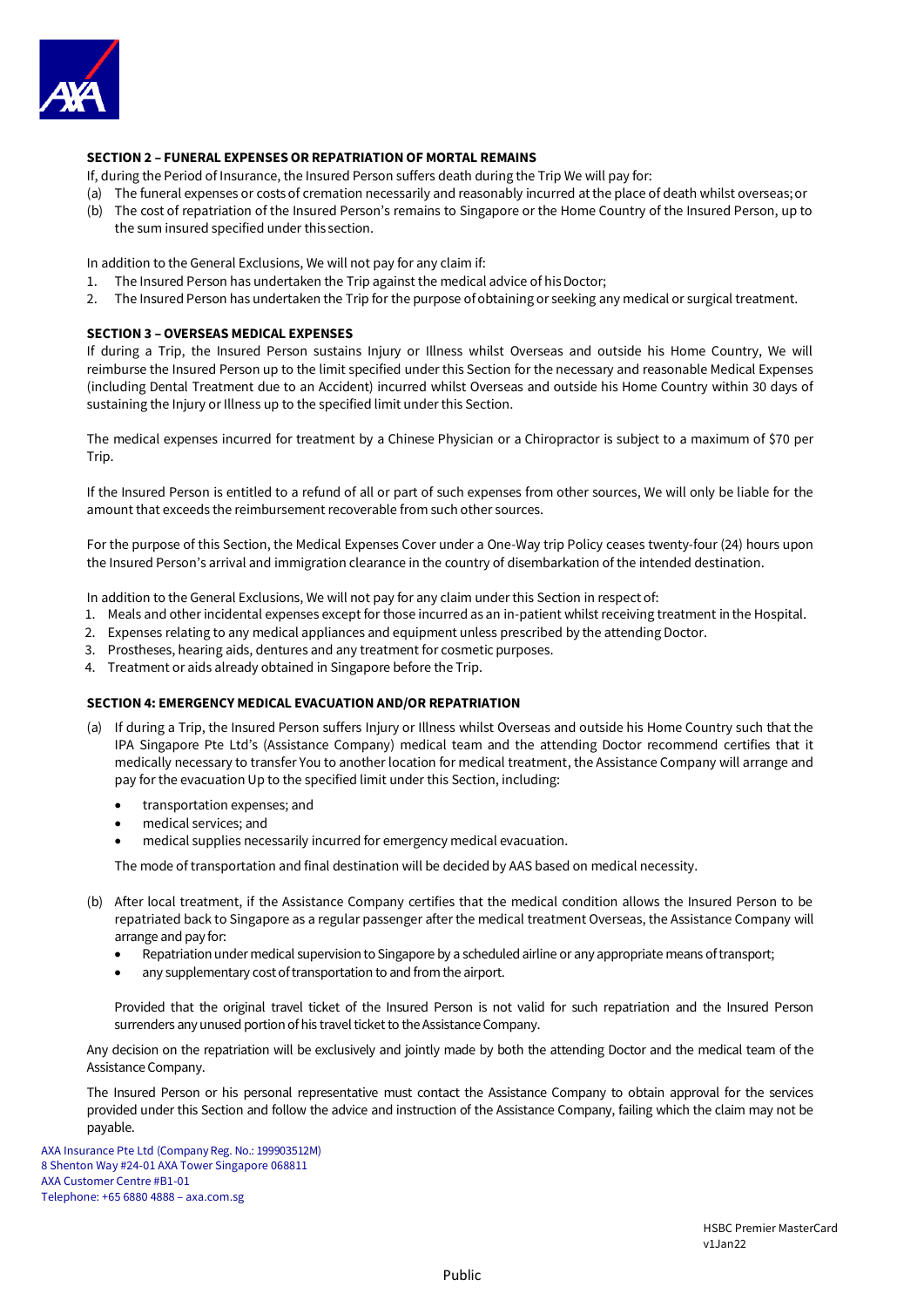

## **Assistance Company 24-hour Emergency Hotline No: (65) 6322 2566**

Providing the following information:

- The Insured Person's full name, travelling dates, NRIC/Employment Pass number and Policy or Certificate of
- Insurance number.
- The name of the place and telephone number where the Assistance Company can reach the Insured Person or his representative; and
- A brief description of the emergency and the nature of helprequired.

In addition to the General Exclusions, We will not pay for any claim under this Section in respect of:

- 1. Emergency medical evacuation or repatriation or costs not approved and arranged by the appointed Assistance Company or its authorized representative, except that We reserve the right to waive this exclusion if the Insured Person or his Travelling Companion(s) cannot for reasons beyond the Insured Person's control to notify the Assistance Company during an emergency situation. In any event, We reserve the right to reimburse only for those expenses incurred for services that the Assistance Company would have provided underthe same circumstances.
- 2. Any event occurring, or treatment received in Singapore.
- 3. Any expense if the Insured Person is not suffering from a serious medical condition or if the treatment can be reasonably delayed until his return to Singapore, or any treatment or expenses related to childbirth, pregnancy that endangers the life of the mother and/orunborn child in the event of childbirth, miscarriage or pregnancy after 6 months therefore of.
- 4. Any treatment performed or ordered by a person who is not a Doctor.

## **SECTION 5 – OVERSEAS HOSPITALISATION ALLOWANCE**

If during the Trip, the Insured Person sustains Injury or Illness whilst Overseas and outside his Home Country, resulting in Hospitalisation whilst Overseas and outside his Home Country, We will pay the benefit for each full day (continuous period of 24 hours) of Hospitalisation up to the Sum Insured specified under this Section. Payment will be made after the period of Hospitalisation.

## **SECTION 6 – TRIP CANCELLATION**

If the Insured Person's scheduled Trip is cancelled within thirty (30) days from the date of commencement of the Trip due to any of the following events before the scheduled date of departure:

- (a) Insured Person dies, sustains Serious Injury or SeriousIllness
- (b) Insured Person's Family Member who is travelling in the same Trip as the Insured Person dies, sustains Serious Injury or Serious Illness.

We will pay the Full Travel Expenses up to the specified limit under this Section, less any refund which the Insured Person is able to recover from any of the operators or other insurance.

In addition to the General Exclusions, We will not pay for any claim in respect of:

- 1. The Insured Person is aware or ought to have known at the time of the booking of the Trip any event that renders the cancellation of the Insured Person's Trip highly possible (such as hospitalization of his Family Member or having received a terminal prognosis at the time of the booking of the Trip);
- 2. The Insured Person fails to notify the travel operator or provider of transport or accommodation immediately when it is found necessary for the Insured Person to cancel the Trip.

## **SECTION 7 - TRIP CURTAILMENT**

We will reimburse the Insured Person up to the Sum Insured specified in this Section if he is forced to curtail or alter the itinerary of any part of the scheduled Trip after it has commenced, as the direct resultof:

- (a) Death, Serious Injury or Serious Illness occurring to the Insured Person or his Family Member and upon written medical advice from the attending Doctor to curtail the Trip.
- (b) The Insured Person or his Family Member requiring medical treatment or Hospitalisation and upon medical advice from the attending Doctor against travelling resulting in the Insured Person being unable to return to Singapore immediately.
- (c) Hijacking ofthe Public Transport that the Insured Person is travelling on board as a passenger.
- (d) Natural Disaster that prevent the Insured Person from continuing with the scheduled Trip.
- (e) Unexpected outbreak of a Strike, Riot or Civil Commotion arising out of circumstances beyond the Insured Person's control.

#### The benefits payable under this Section are limited to:

AXA Insurance Pte Ltd (Company Reg. No.: 199903512M) 8 Shenton Way #24-01 AXA Tower Singapore 068811 1) Full Travel Expenses made for the Trip as shown on the booking invoice that are not utilized and non-recoverable from

AXA Customer Centre #B1-01 Telephone: +65 6880 4888 – axa.com.sg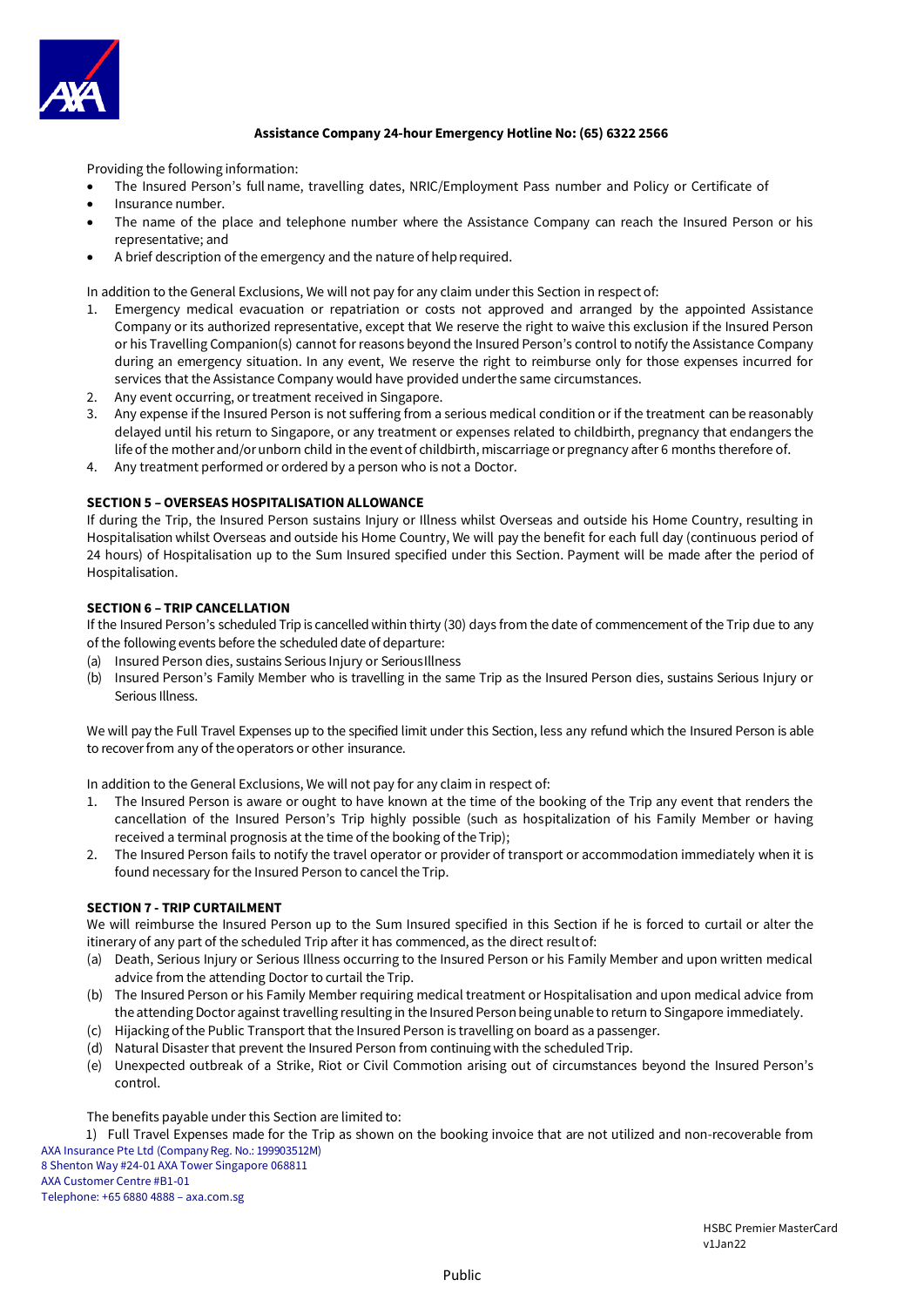

any other source consequent upon the curtailment of the scheduled Trip. This reimbursement will be pro-rated for each complete day of the unusedTrip; or

2) Any additional accommodation and travelling expenses (direct economy fare by air, rail or sea travel but excluding cost of drinks, meals and other room services or domestic travel fares e.g. taxi or MRT fare) that are necessarily incurred to alter the itinerary of the scheduled Trip Overseas. The hotel accommodation provided shall be similar or equivalent to the room type that the Insured Person has originally stayed in or if not available, the next level of roomtype.

Coverage is effective only if the Trip is purchased before the Insured Person become aware of any circumstances that could lead to the disruption of the scheduled Trip. No payment will be made for that part of the Trip that has already been undertaken up to the time of the curtailment.

"Curtailment" means abandonment of the scheduled Trip as shown on the booking invoice and/or shortening of the Trip and returning to Singapore.

In addition to the General Exclusions, We will not pay for any claim under this Section in respect of:

- 1. Government regulations or Act, delay or amendment of the scheduled Trip (including error, omission or default) by the provider of any service forming part of the scheduled trip as well as the agent or tour operator through which the trip was booked.
- 2. The Insured Person's business, financial or contractual obligation or those of his Family Members.
- 3. The Insured Person's disinclination to travel or financial circumstances.
- 4. Any unlawful act of, or criminal proceedings against the Insured Person that the scheduled Trip depends upon, other than his/her attendance, underthe subpoena as a witness, in a Court of Law.
- 5. The Insured Person's failure to notify the travel agent/tour operator or provider of transport or accommodation immediately upon finding it necessary to cancel or curtail the travel arrangement.
- 6. Any air miles, frequent flyer reward points or holiday points thatwas used to pay for the Trip.
- 7. If the Insured Person fails to notify the travel operator or provider of transport or accommodation immediately when it is found necessary for the Insured Person to cancel theTrip;
- 8. If Death and/or Illness and/or Injury is/are related to any Pre-existing Medical Condition, disease or medical
- 9. condition of the Insured Person or the Insured Person's Family Member.
- 10. The portion of the Trip that was redeemed from air miles or frequent flyer reward points.

## **N.B. This Policy will only pay for any claim under either Trip Curtailment, Travel Delay or Missed Flight Connection Trip for the same event but not for claims made under more than one Section.**

## **SECTION 8 - TRAVEL DELAY**

If the departure of the Public Transport from a place of embarkation outside Singapore and in which the Insured Person is booked to travel is delayed for at least eight (8) hours from the scheduled time of departure stated in the Insured Person's itinerary due to:

- (a) Strike, Riot or Civil Commotion; or
- (b) Adverse weather conditions which leads to airspace or airport closure.; or
- (c) Mechanical breakdown of the Public Transport;

We will pay the benefit for each full eight (8) hours' delay, up to the sum insured specified under this section.

In addition to the General Exclusions, We will not pay for any claim if:

- 1. The Insured Person fails to check in with the Public Transport operator according to the itinerary supplied to the Insured Person;
- 2. The Insured Person fails to obtain written confirmation from the Public Transport operator of the actual number of hours of delay and the reason for such delay to support his/her claim;
- 3. The delay is caused by strike or industrial action which already existed on the date of the booking the Public Transport:
- 4. The delay occurred whilst the Insured Person is still in Singapore.

## **N.B. This Policy will only pay for any claim under either Trip Curtailment, Travel Delay or Missed Flight Connection Trip for the same event but not for claims made under more than one Section.**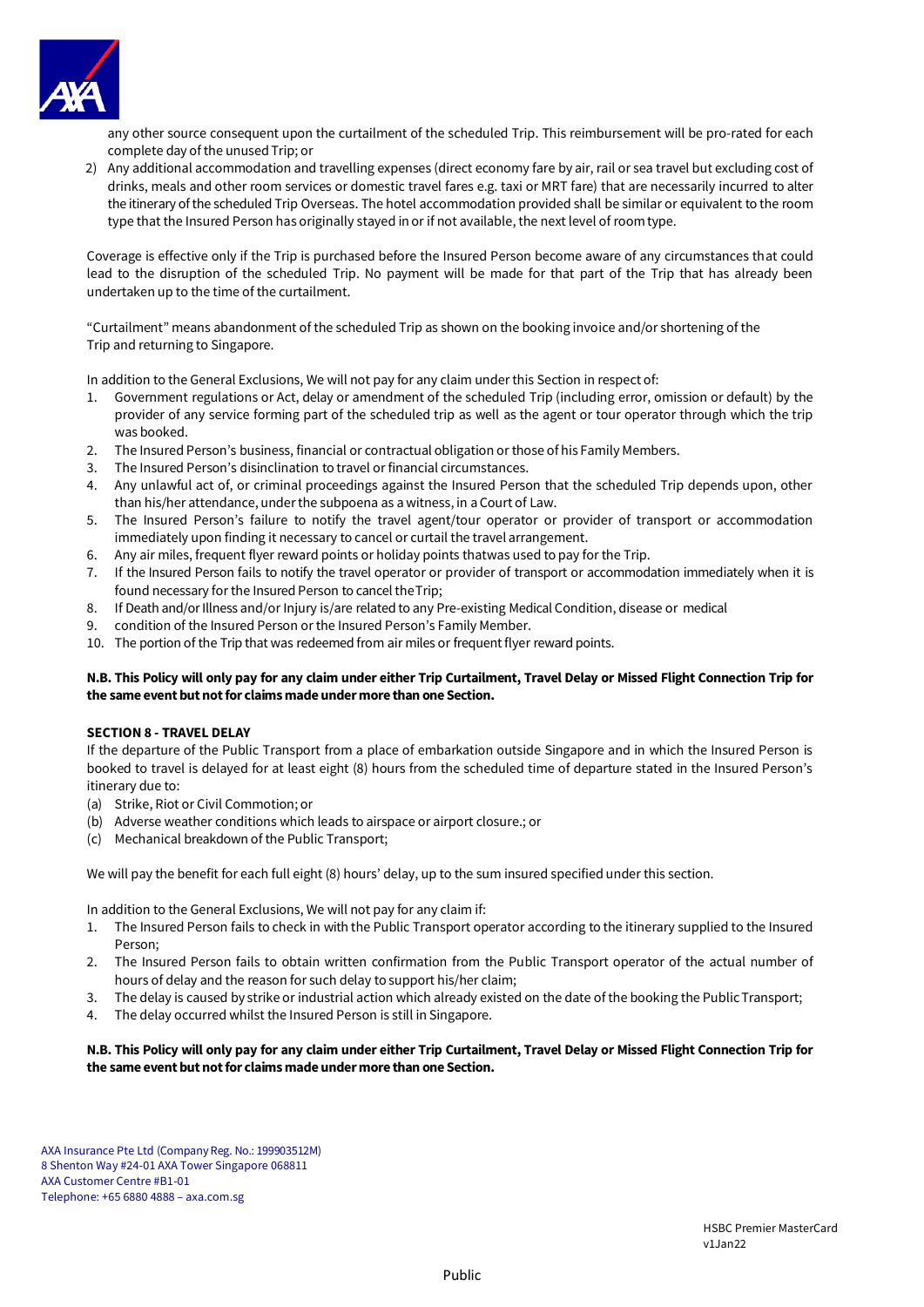

## **SECTION 9 - MISSED FLIGHT CONNECTION**

If the scheduled Public Transport which the Insured Person is travelling in arrives late at the point of transfer, causing him/her to miss the connecting scheduled Public Transport which he/she has a confirmed booking, and he/she cannot get an alternative transportation which departs within four (4) hours of his/her arrival at the connecting point, We will reimburse the necessary costs incurred by the Insured Person at the overseas connecting point before the next available connecting Public Transport, up to the sum insured specified under this section, for:

(a) hotel accommodation; and/or

(b) meals or refreshments;

Provided that the insured Person has received a confirmed reservation on the connecting Public Transport.

In addition to the General Exclusions, We will not pay for any claim if:

- (a) An alternative onward Public Transport being made available to the Insured Person within four (4) hours from the actual arrival time of the incoming Public Transport to the connecting point;
- (b) The Insured Person fails to obtain written confirmation from the Public Transport operators confirming the delay and the missed connection.

## **N.B. This Policy will only pay for any claim under either Trip Curtailment, Travel Delay or Missed Flight Connection Trip for the same event but not for claims made under more than one Section.**

### **SECTION 10 - LUGGAGE DELAY**

If the Insured Person's check-in luggage with the Public Transport is delayed for more than six (6) hours, and less than fortyeight (48) hours upon his arrival at the scheduled overseas destination, We will reimburse the cost of essential items necessarily incurred to get the Insured Person through the period of the delay, up to the sum insured specified under this section.

"Essential items" refers to basic personal items such as toiletries, undergarments and other basic wear.

In addition to the General Exclusions, We will not pay for any claim if:

- 1. The purchases being made within the first six (6) hours of the Insured Person's arrival at the scheduled overseas destination;
- 2. The purchases being made after the delivery of the luggage or after forty-eight (48) hours of the Insured Person's arrival atthe scheduled overseas destination whichever is the earlier;
- 3. The check-in luggage was delayed in Singapore;
- 4. The Insured Person fails to produce the original receipt of purchase of the replacement items;
- 5. The Insured Person fails to obtain written confirmation from the Public Transport operators on the number of hours the check-in luggage has been delayed; and/or
- 6. The delay of luggage is not reported to the Public Transport immediately upon discovery.

For the same event, We will only pay claim from either Luggage Delay or Loss of Luggage, but not from both.

## **SECTION 11 - LOSS OF LUGGAGE**

If, during the Period of Insurance, the Insured Person's check-in luggage with the Public Transport is delayed more than forty- eight (48) hours upon the Insured Person's arrival at the scheduled overseas destination, permanent place of residence or return to Singapore, his/her luggage is deemed permanently lost and We will reimburse him/her the cost of replacement of essential items in the check-in luggage, up to the sum insured specified under thissection.

"Essential items" refers to basic personal items such as toiletries, undergarments and other basic wear.

In addition to the General Exclusions, We will not pay for any claim if:

- 1. The Insured Person fails to produce the original receipt of purchase of the replacement items;
- 2. The Insured Person fails to obtain written confirmation from the Public Transport operators on the number of hours the check-in luggage has been delayed;
- 3. The Insured Person has already received compensation from the Public Transport provider;
- 4. The Insured Person fails to take all reasonable steps to recover loss or delay of luggage;and/or
- 5. The delay of luggage is not reported to the Public Transport immediately upon discovery.

### **N.B. This Policy will only pay for any claim under either Trip Curtailment, Travel Delay or Missed Flight Connection Trip for**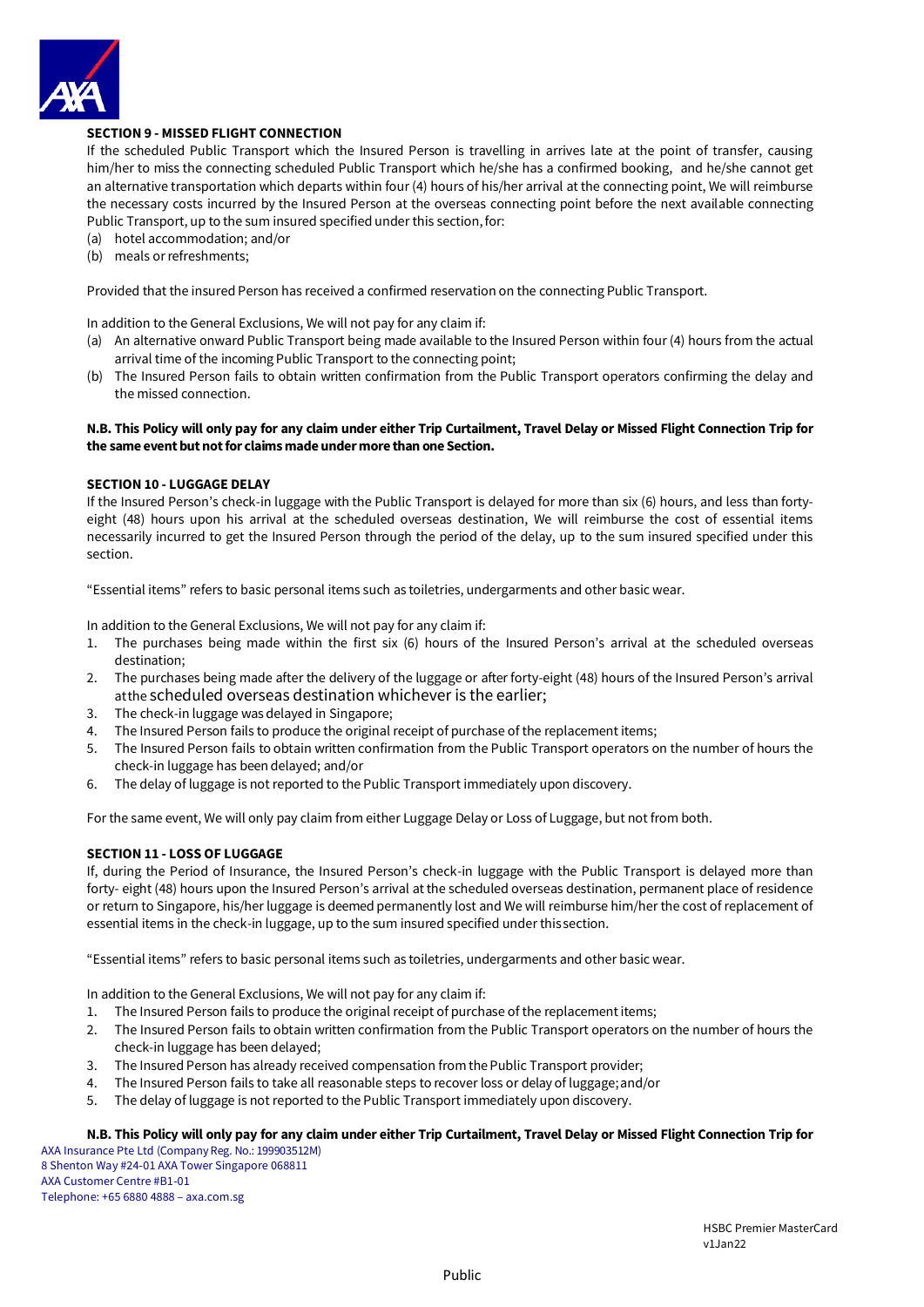

## **the same event but not for claims made under more than one Section.**

### **PART 2B - DESCRIPTION OF BENEFITS (COVID-19 EXTENSION)**

#### Important Notes:

The benefits provided under Part 2B cover the Insured Person only for events arising directly from Covid-19 and must be read in conjunction with the Schedule of Benefits under Part 1B. Any claims paid under Part 2B shall not be paid under Part 2A for the same benefit.

### **SECTION 12 - OVERSEAS MEDICAL EXPENSES DUE TO COVID-19**

If whilst the Insured Person is Overseas and outside his Home Country and is diagnosed with Covid-19 resulting in incurring medical expenses, We will reimburse the necessary and reasonable medical expenses that are incurred during the Trip within 90 days of sustaining Covid-19 infection up to specified limit under this Section.

#### **SECTION 13 - OVERSEAS HOSPITALISATION ALLOWANCE DUE TO COVID-19**

If whilst the Insured Person is Overseas and outside his Home Country and is diagnosed with Covid-19 resulting in Hospitalisation whilst during the Trip, We will pay \$50 per Insured Person for each full day of the Hospital Confinement up to the specified limit under this Section.

The period of Hospital Confinement must be within the duration of the scheduled Trip and every continuous period of 24 hours of Hospitalisation shall be counted towards the total number of days of Hospitalisation, notwithstanding that such days may not run consecutively.

#### **SECTION 14 - EMERGENCY MEDICAL EVACUATION &/OR REPATRIATION DUE TO COVID-19**

If whilst the Insured Person is Overseas and outside his Home Country and is diagnosed with Covid-19 and the Assistance Company certifies that it is medically necessary to transfer him/her to another location for medical treatment or to repatriate him/her back to Singapore, We will arrange and pay for the costs of transportation including medical supplies up to the specified limit under this Section.

provided that:

- (a) Clearance for the evacuation and/or repatriation is approved by the local government authority and medical facilities;
- (b) Any decision on the evacuation and/or repatriation will be exclusively and jointly made by the attending Doctor and the Assistance Company;
- (c) Our maximum liability for repatriation to any country other than Singapore is the equivalent of the cost of repatriation to Singapore;

In the case of death whilst Overseas, We will arrange and include the cost of returning the mortal remains to Singapore or to an alternative destination besides Singapore (upon the request of the personal representative) or the cost of local burial in the country that the Insured Person was visiting.

In addition to the General Exclusions and the section "Exclusions applicable to all benefits under this Endorsement", We will not pay any claims under this benefit in respect of:

- (a) expenses incurred for services provided by another party for which the Insured Person is not liable to pay, or any expenses already included in the costs of the trip;
- (b) expenses for a service not approved and arranged by the Assistance Company or its authorized representative;
- (c) treatment performed or ordered by a person who is not a Doctor;
- (d) expenses incurred if treatment can be reasonably delayed until the Insured Person returns to Singapore; and
- (e) costs related to religious ceremony or rites.

## **SECTION 15 – TRIP CANCELLATION DUE TO COVID-19**

If the Insured Person's scheduled Trip has to be cancelled due to any of these reasons occurring within 30 days prior to the commencement of the scheduled Trip:

- (a) The Insured Person is diagnosed with Covid-19 and is certified unfit to travel by the attending Doctor;
- (b) The Insured Person is suspected of being infected with Covid-19 and is advised to self-isolate at home by the attending Doctor;
- (c) The Insured Person is denied boarding the plane at the airport on the scheduled date of departure and is certified unfit to travel by the attending Doctor due to Covid-19;
- (d) A Family Member is diagnosed (or is suspected of being infected) with Covid-19;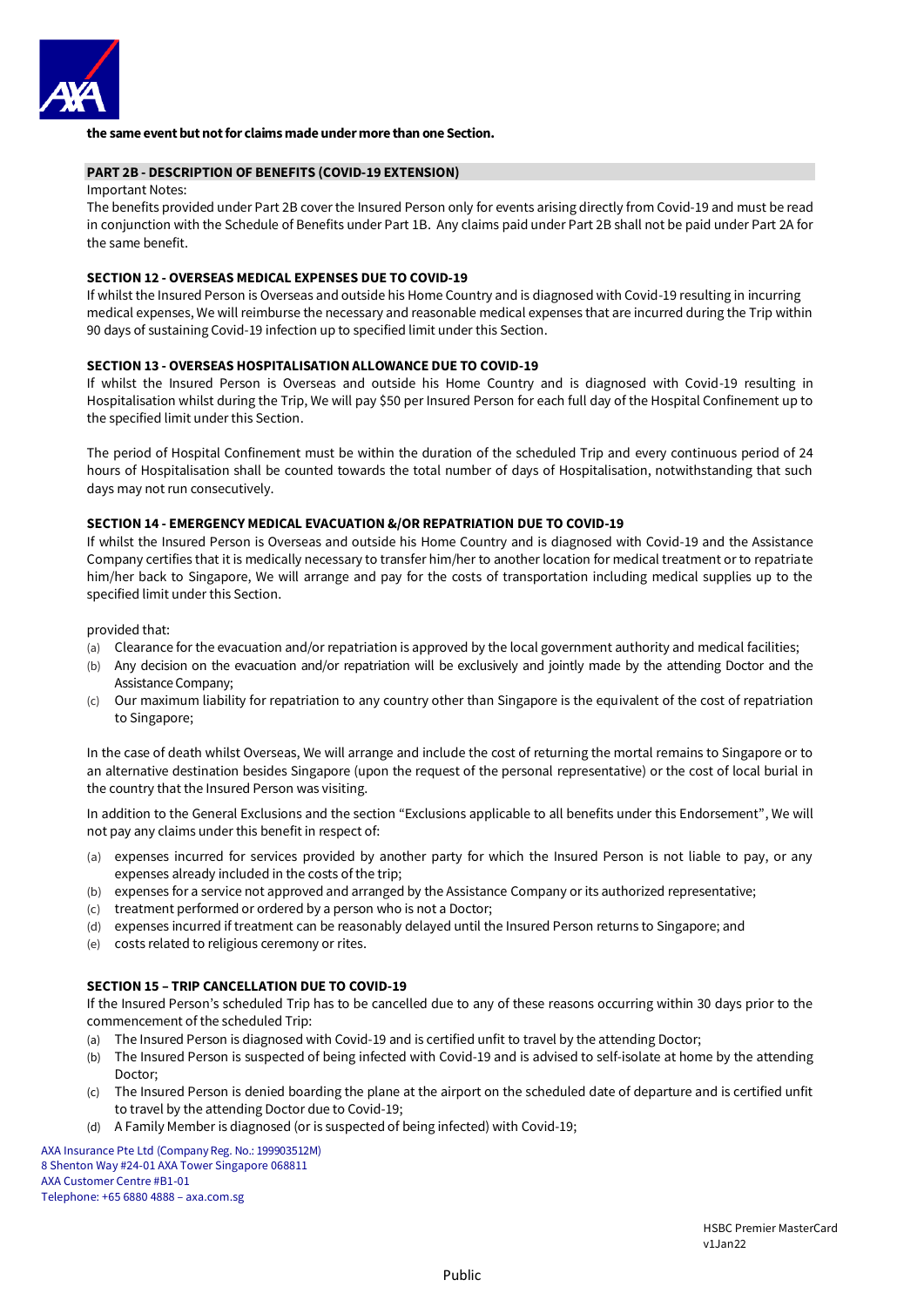

- (e) There is only one Travelling Companion going with the Insured Person on the Trip and he/she is diagnosed (or is suspected of being infected) with Covid-19;
- (f) A Family Member who is to host the Insured Person at their place of residence during the Trip is diagnosed with Covid-19;

We will reimburse the Full Travel Expenses up to the specified limit under this Section.

Once an Insured Person makes a claim under this benefit, the coverage immediately terminates for that Insured Person. However, the Policy continues to have force and effect with regards to other Insured Persons who continue with the same scheduled Trip.

In addition to the General Exclusions and "Exclusions applicable to all benefits under this Endorsement", We will not pay any claims in respect of:

- (a) cancelling the Trip after learning there are people infected with Covid-19 at the planned destination;
- (b) loss of vouchers, reward points or holiday points used, in part or full, to pay for the Trip;
- (c) purchasing the Trip within three (3) days of the date of departure;
- (d) any unused or additional costs incurred which are recoverable from any sources, including but not limited to a refund, voucher, credit or re-booking of the Trip as compensation;
- (e) any airport taxes and administration fees included in the cost of the flights;
- (f) the Insured Person not being able to travel or choosing not to travel because the local government authority advises against travel due Covid-19;

## **SECTION 16 – TRIP CURTAILMENT DUE TO COVID-19**

If whilst the Insured Person is Overseas and outside his Home Country and has to unavoidably Curtail any part of the scheduled Trip to return to Singapore earlier than planned or alter any part of the Trip itinerary as the direct result of:

- (a) The Insured Person is diagnosed with Covid-19 and certified unfit to continue with the scheduled Trip by the attending Doctor;
- (b) Death or Hospitalisation of a Family Member due to Covid-19;
- (c) Cancellation of the scheduled Public Conveyance due to Covid-19;
- (d) An outbreak of Covid-19 as declared by the local government authority at the planned destination which prevents the Insured Person from continuing with the scheduled Trip and he/she has to unavoidably incur additional accommodation costs to extend his/her stay;
- (e) Airspace or airport closure at the planned destination due to Covid-19.

We will reimburse the expenses which was paid up to the specified limit under this Section.

The benefits payable under this Section are limited to:

- 1. any irrecoverable, pre-paid and unutilized travel fare and/or accommodation costs as shown on the booking invoice.
- 2. any additional accommodation and travelling expenses (direct economy fare but excluding cost of meals, domestic transportation fares) that are necessarily incurred to alter the scheduled itinerary to extend the Trip. The hotel accommodation provided shall be similar to or equivalent to the room type that was originally booked or if not available, the next level of room type.

The Policy will only pay for a claim in respect of either Trip Curtailment or Trip Rearrangement for the same event, but not both.

In addition to the General Exclusions and "Exclusions applicable to all benefits under this Endorsement", We will not pay any claims in respect of:

- (a) Loss of vouchers, reward points or holiday points that were used, in part or full, to pay for the Trip;
- (b) Any unused or additional costs incurred which are recoverable from an airline, hotel, travel agent or any other provider of travel and/or accommodation, including but not limited to a refund, voucher, credit or re-booking of the trip as compensation.
- (c) Cutting the Trip short upon learning there are people infected with Covid-19 at the planned destination.
- (d) Advisory from the Singapore government to Curtail the Trip and return to Singapore due to Covid-19;
- (e) Purchasing the Trip within three (3) days of the date of departure;
- (f) Any airport taxes and administration fees included in the cost of the flights.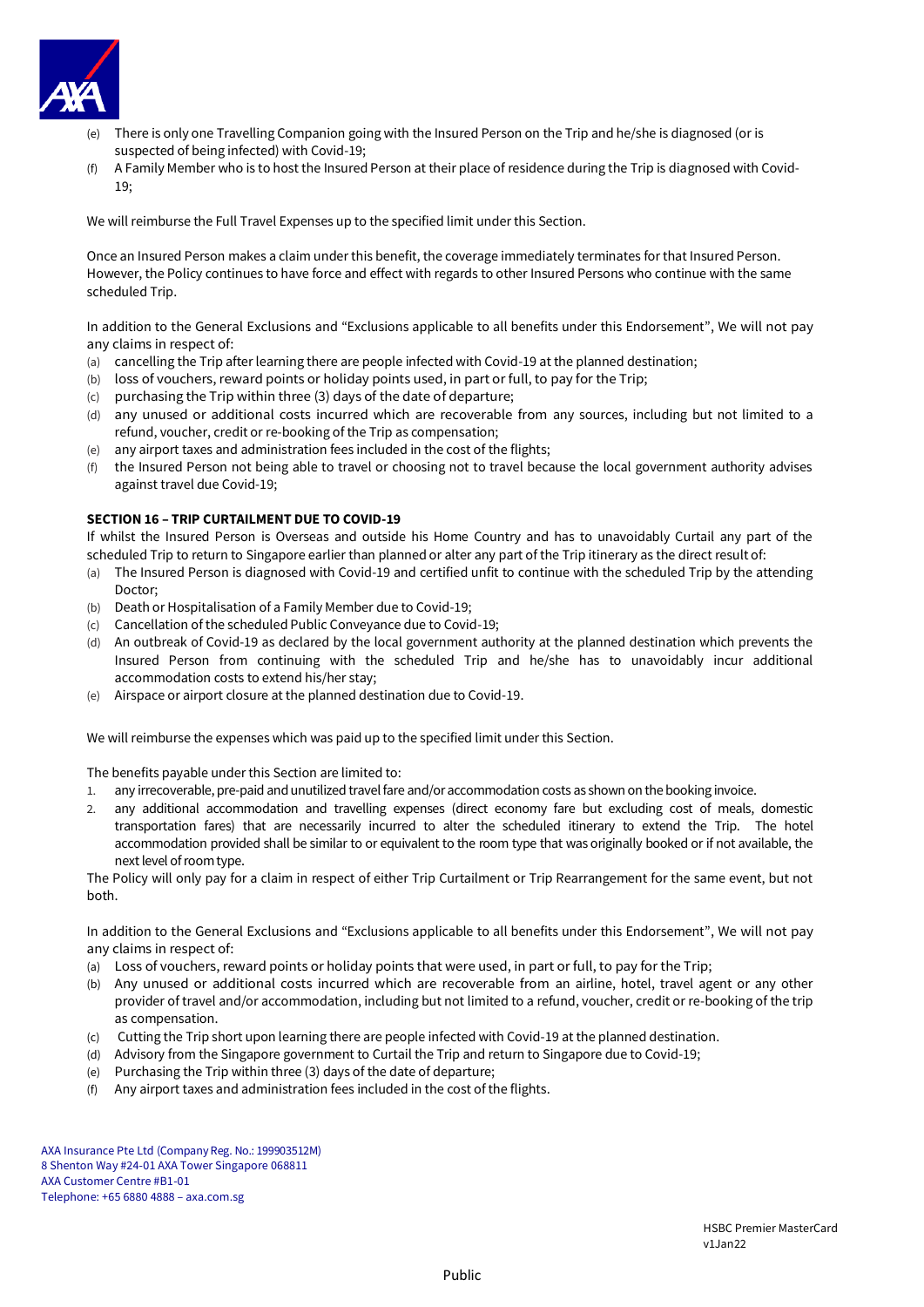

## **Exclusions applicable to all benefits under Part 2B**

In addition to the General Exclusions, We will also not pay any claim in respect of:

- 1. The Insured Person, any Family Member, the Travelling Companion or the family that the Insured Person will be staying with during the Trip is diagnosed (or suspected of being infected) with Covid-19) at the point of purchase of the Trip.
- 2. Circumstances known to the Insured Person before the booking of the trip which could reasonably have been expected to lead to a claim on the Policy.
- 3. Any medical treatment or medical care that cannot be attributed to Covid-19.
- 4. Travelling to a country, specific area or event when the Singapore government or regulatory authority in a country has advised against travelling to.
- 5. Loss caused directly or indirectly by government regulations or control including closure of borders of the country.
- 6. Failure to obtain any mandatory vaccines, inoculations or prescribed medications prior to the scheduled Trip.
- 7. Costs of mandatory COVID-19 diagnostic tests that are required to take for the Trip, such as pre-departure tests and post-arrival tests or cancellation/curtailment claims arising from the Insured Person's failure to take these tests in a timely manner.
- 8. The Insured Person's disinclination to travel, change of mind or fear of travelling due to Covid-19.
- 9. Cruises are excluded from coverage under this Endorsement. "Cruises" refers to travels on a cruise ship or cruise liner which lasts the period of time outlined in the holiday package to visit one or multiple destinations.
- 10. Any medical treatment or medical care that are paid for by the local government authority.
- 11. One-way Trips.
- 12. Loss recoverable from any other source.

#### **PART 3 - DEFINITIONS**

Some words and phrases in this Policy have special meanings. These words and phrases have the following meanings wherever they appear in the Policy.

| <b>TERM</b>                 | <b>MEANING</b>                                                                                                                                       |
|-----------------------------|------------------------------------------------------------------------------------------------------------------------------------------------------|
| Accident                    | A sudden and unforeseen event that solely and independently results in Injury, disablement or                                                        |
|                             | death and which is not caused by any Illness or medical condition.                                                                                   |
| <b>Assistance Company</b>   | AXA Assistance Singapore appointed by Us to provide medical emergency services as                                                                    |
|                             | specified in this Policy.                                                                                                                            |
| Chiropractor                | A legally qualified practitioner in chiropractic medicine and practicing within the scope of his                                                     |
|                             | license pursuant to the laws of the country in which such practice is maintained. Chiropractor shall                                                 |
|                             | not include the Insured Person or a business partner, Relative, agent, employer or employee of the                                                   |
|                             | Insured Person.                                                                                                                                      |
| Chinese Physician           | A person, including but not limited to herbalist, acupuncturist and bonesetter, who is legally                                                       |
|                             | qualified and practicing within the scope of his license pursuant to the laws of the country in which                                                |
|                             | such practice is maintained. Chinese Physician shall not include the Insured Person or a business                                                    |
|                             | partner, Relative, agent, employer or employee of the Insured Person.                                                                                |
| Covid-19                    | An infectious disease named by the World Health Organisation as "COVID-19" and caused by                                                             |
| <b>Dental Treatment</b>     | the severe acute respiratory syndrome SARS-CO<br>The reasonable and medically necessary treatment carried out by a qualified and licensed dentist to |
|                             | restore sound and natural teeth, such treatment being made necessary directly by an Accident.                                                        |
| Doctor                      | A registered practitioner qualified by a medical degree in western medicine who is licensed and                                                      |
|                             | practicing within the scope of his license according to the laws of the country in which such                                                        |
|                             | practice is maintained. The Doctor cannot be the Insured Person, his/her business partner, agent,                                                    |
|                             | employer or employee, or a person related to the Insured Person's by blood, marriage or                                                              |
|                             | adoption. Any reference to "Doctor" in this Policy shall mean, wherever appropriate, a general                                                       |
|                             | practitioner and/or specialist.                                                                                                                      |
| Family/                     | The Insured Person's                                                                                                                                 |
| Family Member(s)            | Legal spouse<br>(a)                                                                                                                                  |
|                             | Parents and/or parents-in-law<br>(b)                                                                                                                 |
|                             | Siblings<br>(c)                                                                                                                                      |
|                             | Legitimate child who is between one (1) and twenty-five (25) years of age, not married, not<br>(d)                                                   |
|                             | employed and is residing in the same household and in the same country of residence as the                                                           |
|                             | Cardholder.                                                                                                                                          |
| <b>Full Travel Expenses</b> | The full fare of the Public Transport that is fully paid to the operators of the Public Transport or its                                             |
|                             | handling agent (e.g. travel agency) through the Insured Person's HSBC Premier MasterCard.                                                            |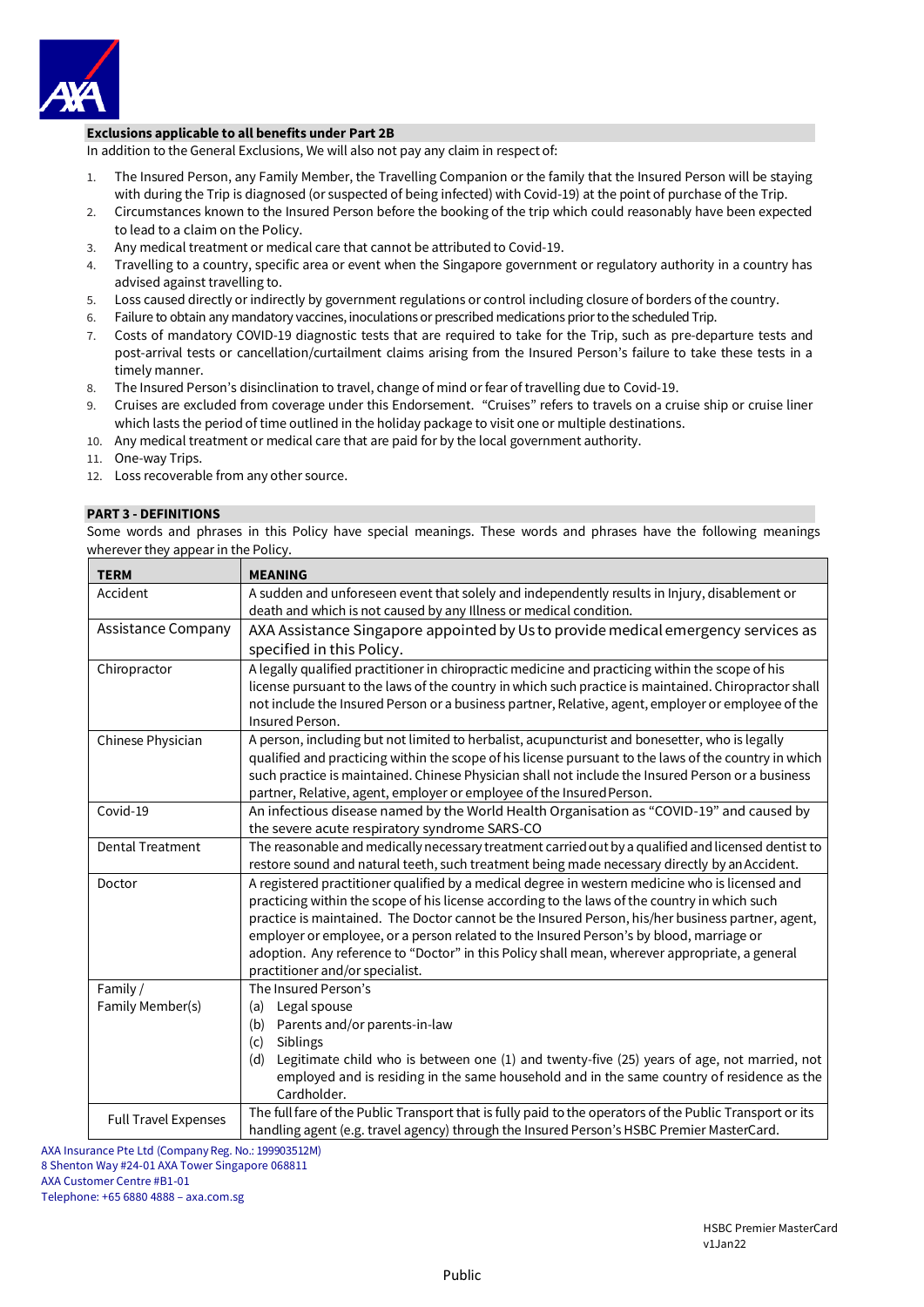

|                                          | For a Two-Way Trip, the Public Transport fare refers to the fare paid to travel out of Singapore<br>$\bullet$<br>and back to Singapore.<br>For a One-Way Trip, the Public Transport fare refers to the fare paid to travel out of Singapore.<br>$\bullet$                                                                                                                                                                                                                                                                                                                                                                                                                                                                                                          |
|------------------------------------------|--------------------------------------------------------------------------------------------------------------------------------------------------------------------------------------------------------------------------------------------------------------------------------------------------------------------------------------------------------------------------------------------------------------------------------------------------------------------------------------------------------------------------------------------------------------------------------------------------------------------------------------------------------------------------------------------------------------------------------------------------------------------|
| Home Country                             | The country, outside of Singapore, which the Insured Person is granted rights of citizenship or<br>permanent residence by the respective governmental authorities.                                                                                                                                                                                                                                                                                                                                                                                                                                                                                                                                                                                                 |
| Hospital /<br>Hospitalisation            | An establishment duly constituted and licensed in the geographical area in which it is located as a<br>medical or surgical hospital for the care and treatment of sick and injured persons as bed-paying<br>patients, and that:<br>provides facilities for diagnosis, treatment and minor or major Surgery;<br>(a)<br>provides twenty-four (24) hours nursing services by registered graduatenurses;<br>(b)<br>is supervised by a full-time staff off Doctors at all times; and<br>(c)<br>is not primarily a clinic, a mental Hospital or institution, a place for custodial care or facility<br>(d)<br>for alcoholics or drug addicts, a spa, or hydroclinic or a nursing or rest or convalescent home<br>or a home for the aged, or such similar establishments. |
|                                          | Hospitalisation means being confined in a Hospital as a registered in-patient under the care of a<br>Physician because of medical necessity (and not merely for any form of nursing, convalescence,<br>rehabilitation or extended care). One day of Hospitalisation means a continuous 24-hour period or<br>for which room and board has been charged.                                                                                                                                                                                                                                                                                                                                                                                                             |
| Illness                                  | A physical condition marked by a pathological deviation from the normal healthy state, as verified<br>by a Doctor, commencing and manifesting itself during the Period of Insurance and shall exclude<br>any Pre-existing Medical Condition.                                                                                                                                                                                                                                                                                                                                                                                                                                                                                                                       |
| Injury                                   | Bodily injury, resulting directly, solely and independently of any other cause by an Accident and<br>which does not result from any illness, sickness or disease.                                                                                                                                                                                                                                                                                                                                                                                                                                                                                                                                                                                                  |
| Insured Person(s)                        | HSBC Premier MasterCard holder who has fully charged the fare of the Public Transport of the<br>(a)<br>overseas Trip to the HSBC Premier MasterCard;<br>HSBC Premier MasterCard holder's Family Members who have fully charged the fare of the<br>(b)<br>Public Transport of the overseas Trip to the HSBC Premier MasterCard.                                                                                                                                                                                                                                                                                                                                                                                                                                     |
| Loss                                     | In connection with a limb, "Loss" means the complete severance of a hand at or above the<br>(a)<br>wrist or of a foot above the ankle joint, or the total and permanent functional disablement of<br>an entire hand, arm, foot or leg.<br>In connection with finger, "Loss" means complete severance of, or irrecoverable loss of use<br>(b)<br>of, finger(s) at or above the metatarsophalangeal or metatarsophalangeal joints.<br>In connection with an eye, "Loss" means total and irrecoverable loss of sight beyond remedy<br>(c)<br>by surgical or other treatment.                                                                                                                                                                                          |
| <b>Medical Expenses</b>                  | Expenses that are necessarily and reasonably incurred during a Trip for Injury or Illness that the<br>Insured Person paid to a Doctor, Hospital and/or ambulance service for medical, surgical, x-ray,<br>Hospital or nursing treatment, including the cost of medical supplies and ambulance hire and for<br>Dental Treatment caused by an Accident. All treatment including specialist treatment must be<br>prescribed or referred by a Physician in order for expenses to be reimbursed under this Policy and<br>will not exceed the usual level of charges for similar treatment, medical services or supplies in the<br>location where the expenses were incurred had this insurance not existed.                                                             |
| Occupation                               | The Insured Person's full-time or part-time gainful employment, profession or any other work<br>which the Insured Person has been trained to perform for an income, remuneration or profit.                                                                                                                                                                                                                                                                                                                                                                                                                                                                                                                                                                        |
| Period of Insurance                      | The period during which the cover under this Policy is effective, as specified in the Policy Schedule<br>to HSBC.                                                                                                                                                                                                                                                                                                                                                                                                                                                                                                                                                                                                                                                  |
| Permanent / Total<br><b>Disablement</b>  | Injury which:<br>(a) totally disables and prevents the Insured Person from engaging in, performing, or attending<br>to any business or Occupation of any and every kind, or if the Insured Person has no business<br>or Occupation, from attending to his usual duties; and<br>has lasted for at least 12 months from the date of the Accident; and<br>(b)<br>is medically certified to have no hope of improvement at the end of that period.<br>(c)                                                                                                                                                                                                                                                                                                              |
| <b>Pre-Existing Medical</b><br>Condition | Any Injury or Illness which:<br>The Insured Person has received medical treatment, diagnosis, consultation or prescribed<br>(a)<br>drugs within 182 days prior to the commencement of the Trip; or<br>Symptoms or manifestations have existed, whether treatment was actually received within<br>(b)                                                                                                                                                                                                                                                                                                                                                                                                                                                               |

AXA Insurance Pte Ltd (Company Reg. No.: 199903512M) 8 Shenton Way #24-01 AXA Tower Singapore 068811 AXA Customer Centre #B1-01

Telephone: +65 6880 4888 – axa.com.sg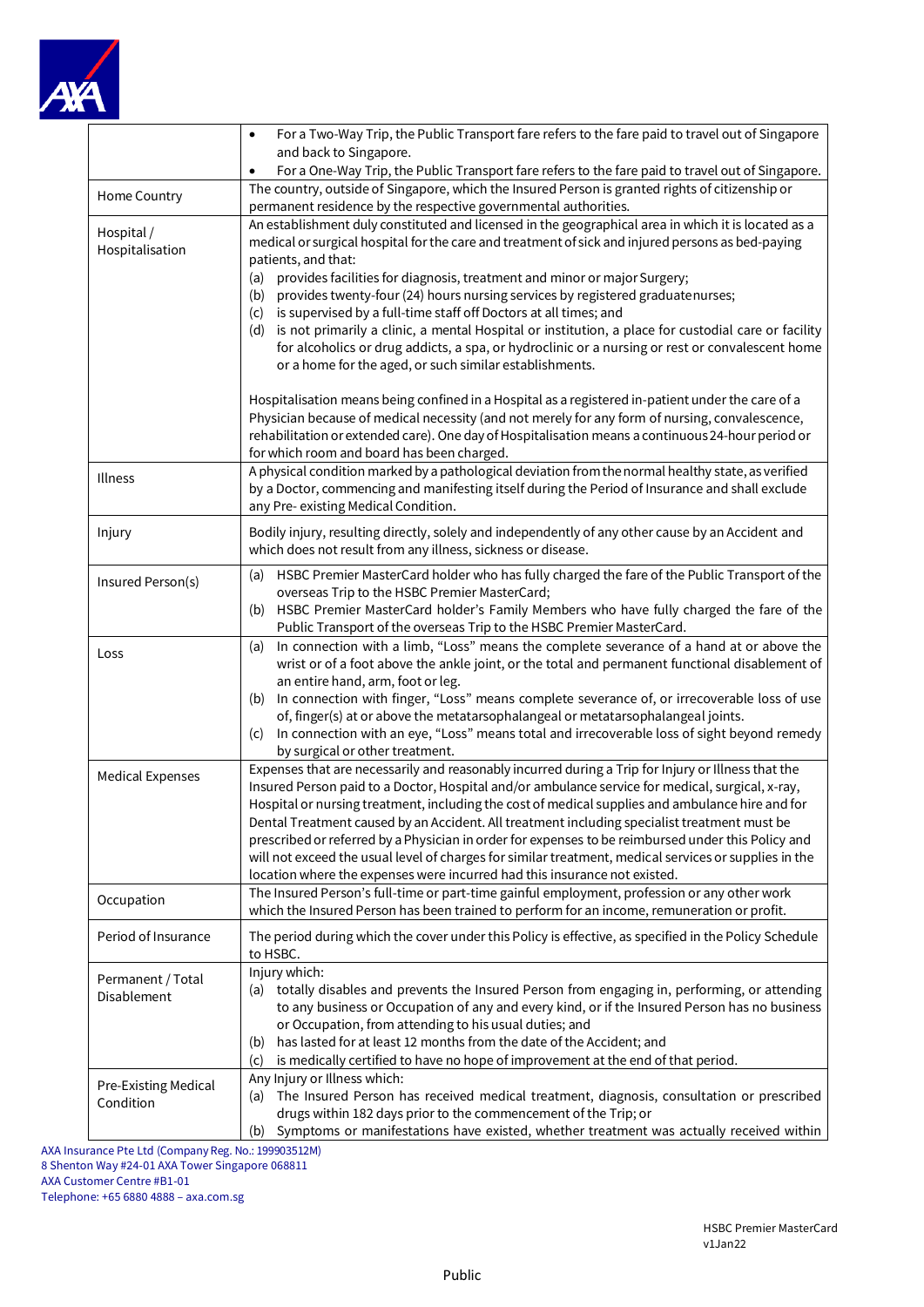

|                             | 182 days prior to the commencement of the Trip; or                                                     |
|-----------------------------|--------------------------------------------------------------------------------------------------------|
|                             | A reasonable person in the circumstances would be expected to be aware of prior to the<br>(c)          |
|                             | commencement of the Trip.                                                                              |
| Public Transport            | Any land, sea, rail or air conveyance (such as bus, ferry, hovercraft, hydrofoil, ship, train, tram or |
|                             | underground train) that has fixed and established routes only and is operated under license by the     |
|                             | respective country for the transportation of fare paying passengers. This excludes rental vehicles,    |
|                             | taxis and all modes of transportation that are chartered or arranged as part of a tour, even if the    |
|                             | services are regularly scheduled.                                                                      |
| Relative                    | Spouse, Child, son-in-law, daughter-in-law, parent, parent-in-law, grandparent, grandparent-in-        |
|                             | law, grandchild, brother, sister, brother-in-law, sister-in-law, niece, nephew, aunt or uncle of the   |
|                             | Insured Person.                                                                                        |
| Serious Injury or Illness   | When applied to the Insured Person means to require treatment by a Doctor and that results<br>(a)      |
|                             | in being certified as unfit to continue with the scheduled Trip.                                       |
|                             | When applied to any of the Insured Person's Family Member or Travelling Companion, it<br>(b)           |
|                             | means Injury or Illness that is certified as being life threatening by a Doctor that results in the    |
|                             | discontinuation or cancellation of the scheduled Trip.                                                 |
| Strike, Riot or Civil       | Disturbance of public peace with the presence of violence or threats of violence created by a          |
| Commotion                   | gathering of civilians (organized or unorganized) usually against a governing body or the policies     |
|                             | thereof and including any action of any constituted authority to suppress or attempt to suppress       |
|                             | such gathering.                                                                                        |
| <b>Travelling Companion</b> | The person who travels or plans to travel with the Insured Person on the same travel itinerary but     |
|                             | excluding any tour leader who is travelling together as part of a tour group and receiving             |
|                             | remuneration in payment or in kind.                                                                    |
| Trip                        | A journey undertaken by the Insured Person during the Period of Insurance and commencing in            |
|                             | Singapore. The trip commences when the Insured Person leaves the place of residence or office for      |
|                             | the place of embarkation, but not more than three (3) hours prior to the scheduled departure time,     |
|                             | and ceasing upon the following, whichever is the earliest:                                             |
|                             | The expiry of the Period of Insurance;<br>(a)                                                          |
|                             | The Insured Person's return to his permanent place of residence;<br>(b)                                |
|                             | Three (3) hours upon the Insured Person's arrival in Singapore.<br>(c)                                 |
| We, Us, Our, Insurer        | AXA Insurance Pte Ltd                                                                                  |
| You, Your, Policyholder     | HSBC Bank (Singapore) Ltd                                                                              |

## **PART 4 - GENERAL EXCLUSIONS - APPLICABLE TO ALL SECTIONS OF THIS POLICY**

We will not pay under any section of this policy for the loss or liability directly or indirectly arising as a result of:

- 1. Any Pre-existing Medical Condition.
- 2. Suicide or attempted suicide, wilful exposure to danger (other than in an attempt to save human life) or the committing of any illegalacts.
- 3. The effect or influence of alcohol or drugs unless the drug is taken in accordance with an authorised medical prescription.
- 4. Illness or disease directly or indirectly arising from sexually transmitted disease, Human Immunodeficiency Virus (HIV) and/or any HIV related illness including Acquired Immune Deficiency Syndrome (AIDS) and/or any mutant derivatives or variations howevercaused.
- 5. Pregnancy, childbirth, abortion, miscarriage and any Injury or Illness related to such conditions.
- 6. Travelling against medical advice or where the trip is made solely for the purpose of obtaining treatment.
- 7. Mental and nervous disorders, including all forms of sleep disorders and insanity.
- 8. War, invasion, act of foreign enemy hostilities (whether war is declared or not), civil war, rebellion, revolution, insurrection, military or usurped power.
- 10. Travelling to the country against the travel advisory by government authority or by the Singapore Government relating to any war or warlike event, Strike, Riot or Civil Commotion, disease outbreak or unsafe health conditions, impending natural disasters or any other events of similar nature.
- 11. When travelling in, to or through Afghanistan, Belarus, Crimea including Sevastopol, Cuba, Democratic Republic of Congo, Iran, Iraq, Liberia, North Korea, Russia, Somalia, Sudan, Syria, Ukraine, Venezuela and Zimbabwe.
- 12. The fare of the Public Transport that is not fully charged to the HSBC Premier MasterCard.
- 13. Insured Person's participation in such activities:
	- (a) Engaging in sports or games in a competitive or professional capacity where the Insured Person would or could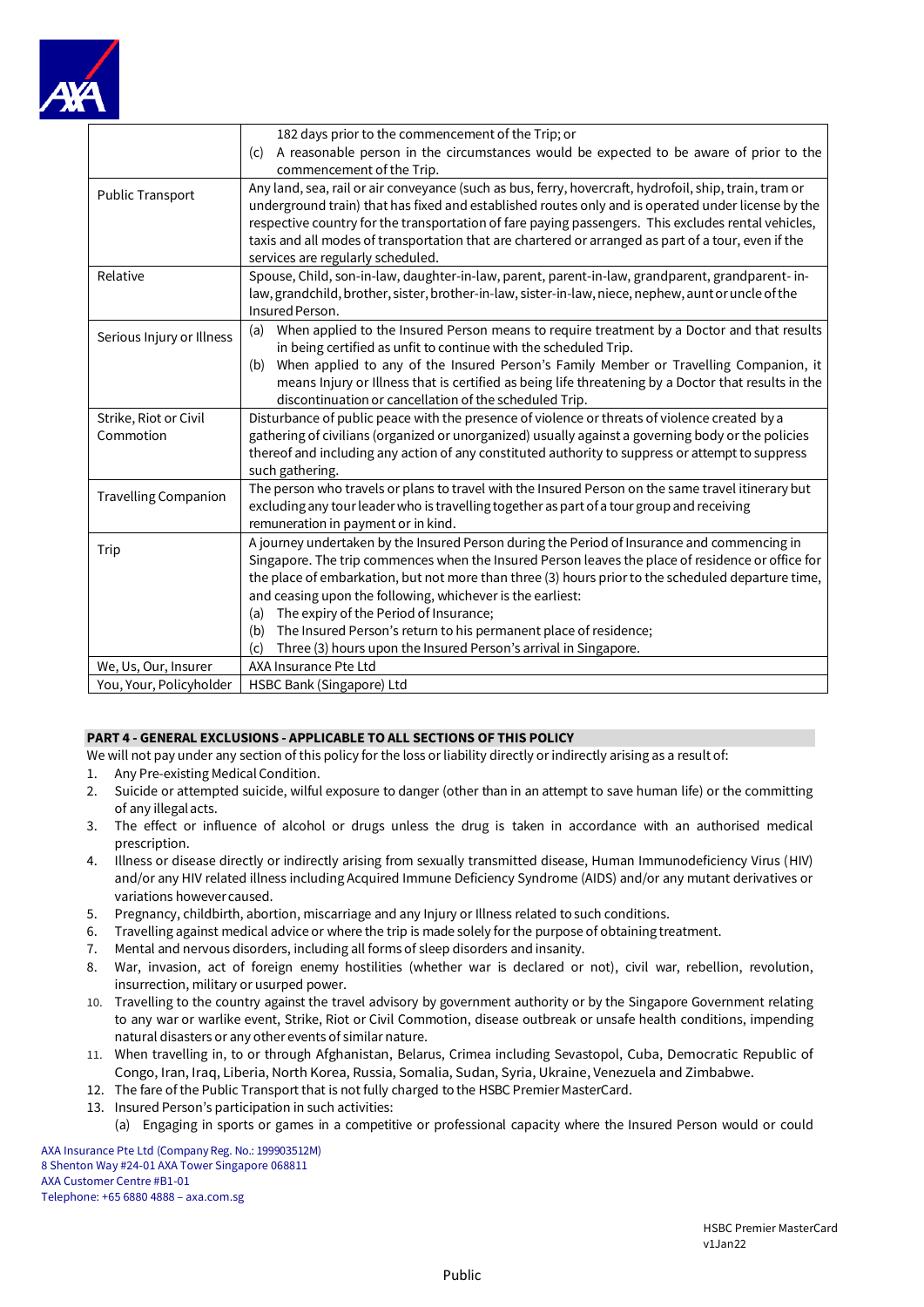

receive remuneration, sponsorship orreward of any kind.

- (b) Extreme sports which involve speed, height, danger, a high level of physical exertion, highly specialized gear or spectacular stunts, even if played competitively or non-competitively, in a team or individually, including but not limited to racing, motor rallies, off-piste skiing, triathlons or the likes and snowboarding, ultra-marathons, horse jumping, paragliding, kitesurfing, big wave surfing, rafting down rapids or ocean sailing.
- (c) Underwater activities requiring the use of artificial breathing apparatus. This exclusion does not apply to leisure scuba diving under the supervision of a qualified diving instructor or if the Insured Person holds a PADI certification (or its qualification) and diving with a qualified partner no deeper than thirty (30) meters.
- (d) Expeditions, hunting trips, pot-holing, mountaineering that entails the use of ropes and climbing equipment or rock climbing. This exclusion also applies to hiking/trekking in Remote Area(s) unless organised by a recognized local tour operator for the general public and under the guidance of licensed guides, and any activity involving the Insured Person being airborne (whether suspended or not). However, this exclusion does not apply to leisure hot air balloon ride, leisure parachuting, leisure sky diving, leisure bungee jumping and leisure snow or ice sports. "Remote Area" refers a place that is distant from people or activities or buildings and with no nearby town and may

require walking more than 5 km to a facility with phone or radio communication (even if personal communication equipment is available); or may include areas of little traffic or where hills and dense forest make it difficult to obtain help using the communication system available; or medical or other emergency support is more than 1 hour away if a vehicle is not available.

- 14. Taking part in flying except as a fare-paying passenger in a licensed passenger-carrying aircraft.
- 15. Loss resulting directly or indirectly from action taken by any government authority including border closures, confiscation, destruction and restriction.
- 16. Loss of or damage to hired or leased equipment.
- 17. Consequential loss or damage of anykind.
- 18. Any of these activities in respect of the Insured Person's Occupation:
	- (a) Employment on merchant vessels or as a manual worker; naval, military or airforce service or operations, regular or temporary, military or police duties. "Manual worker" refers to a person engaging in tasks that involve physical exertion regardless of whether any

machinery or tools are used and where such person is remunerated for the work done. The nature of the labour includes but not limited to doing electrical work, painting at a height, packing or construction work.

- (b) Offshore activities like diving, oil-rigging, mining, aerial photography orhandling of explosives.
- (c) Survey of offshore installations or facilities under construction including survey from aerial conveyance.
- (d) Testing of any kind of conveyance.

## **PART 5 - GENERAL CONDITIONS - APPLICABLE TO ALL SECTIONS OF THIS POLICY**

The Insured Person must comply with the following conditions to have the full protection of the Policy. Our liability shall be conditional on the Insured Person's observance of the terms of this Policy.

## **1. Fit for Travel**

At the time of the Trip, the Insured Person must be medically fit to travel and not be aware of any circumstances which could lead to cancellation or disruption of the Trip, otherwise any claim is not payable.

## **2. Age**

In the event of any claim, the age of the Insured Person will be determined as at the date of Injury or Illness with reference to the date of birth.

## **3. Reasonable Care**

The Insured Person shall act in a prudent manner and exercise reasonable care for the safety and supervision of his property as if uninsured and to prevent loss, damage, Accident, Injury or Illness.

Your and/or the Insured Person's due observance and fulfilment of the Terms of this Policy insofar as they relate to anything to be done or complied with by You and/or the Insured Person and the truth of statements and any declaration made by You shall be a condition precedent to Our liability to make any payment under this Policy.

## **4. Mis-Representation**

This Policy will not pay any claims in the event of misrepresentation, mis-description or non-disclosure or concealment of any circumstances material to or in connection with the Insured Person's health, and in particular; (a) whether he is suffering from a disease, Illness, disability orhandicap; or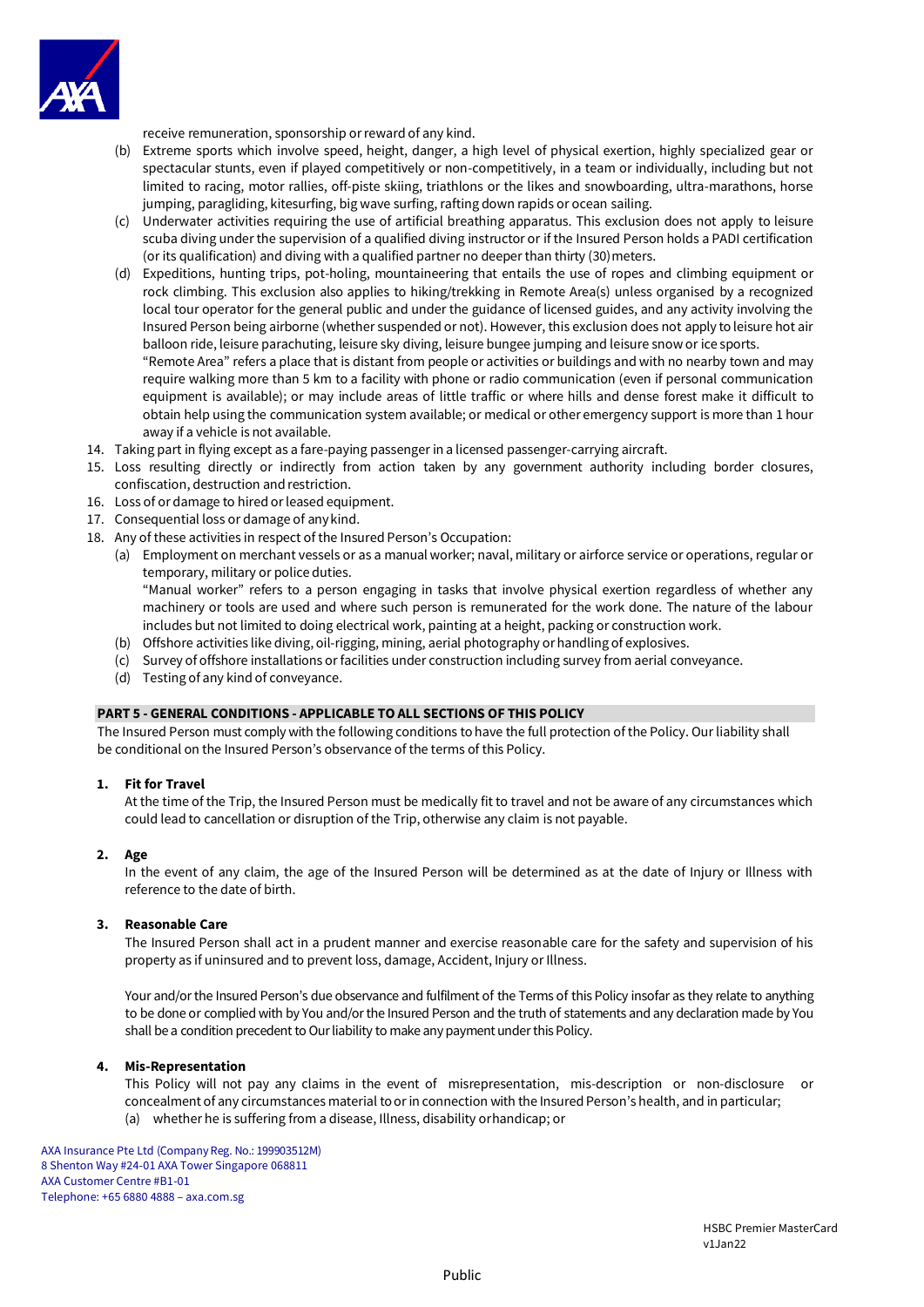

(b) whether he is aware of circumstances suggesting that he may be suffering from a disease, illness, disability or handicap.

If the Insured Person, or anyone acting for him, makes a claim under the Policy knowing the claim to be false or fraudulently inflated, We will not pay the claim and all cover under the Policy will be forfeited.

## **5. Known Circumstances or Events**

Coverage is effective only if the Trip is purchased before the Insured Person knows or ought to know of any circumstance or event that renders the cancellation/postponement of the Trip highly possible (e.g. hospitalisation of a Family Member or having received a terminal prognosis of a Family Member or any risk related to the place of intended destination).

## **6. OtherInsurances**

If the Insured Person has any other insurance policy providing cover for the same loss, damage or liability, We shall not be liable to pay except for any excess beyond the amount which would have been payable under the other policy or policies had this Policy not been effected. (Not applicable to Sections 1).

## **7. Termination ofCover**

Cover for each Insured Person shall terminate on the earliest of:

- (a) an anniversary date of this Policy unless otherwise extended by payment of premium;
- (b) the cancellation of thePolicy;
- (c) the death of the InsuredPerson;
- (d) when the maximum payment in respect of the Insured Person has been made under thePolicy.

## **8. Governing Law**

This Policy shall be governed by and interpreted in accordance with Singapore Law.

## **9. Arbitration**

If We admit liability to a claim but there is a dispute as to the amount to be paid, such dispute will be referred to and finally resolved by arbitration in Singapore in accordance with the Arbitration Rules of the Singapore International Arbitration Centre ("SIAC Rules") for the time being in force, which rules are deemed to be incorporated by reference in this clause. The Tribunal shall consist of one (1) arbitrator to be jointly appointed by Us and the Insured Person. No action shall be brought to recover any sum under this Policy prior to the expiration of sixty (60) days after written proof of claim has been furnished in accordance with the requirements of this Policy.

## **10. Contracts (Rights of Third Parties) (Chapter 53B ofSingapore)**

A person or any entity who is not a party to this Policy shall have no rights under the Contracts (Right of Third Parties) (Chapter 53B of Singapore) to enforce any of its items.

## **11. Claims**

- If any Injury, Accident, loss or damage or theft happens, the Insured Person must:
- (a) make a report within 24 hours of the incident, to the police or the relevant authorities at the place of loss or to the management of the establishment where the incident occurred. If any property is lost, stolen or malicious damage is suspected, any claim must be verified by written documentation from such authorities.
- (b) take all reasonable steps to recover missing property.
- (c) give written notification to Us within 30 working days upon completion of the Trip.
- (d) give Us the tour invoice, e-ticket confirmation, boarding pass and/or photocopy of passport for verification and proof of travel.
- (e) any writ, summons, letters or other documents in connection with theclaim.
- (f) not admit or deny any claim made by someone else against him or make any agreement with any third party.

## We shall be entitled to:

- (a) request an examination by a medical referee appointed by Us for a non-fatal Injury.
- (b) negotiate, settle or defend any such claim in the Insured Person's name and on his behalf.
- (c) use any legal right of recovery the Insured Personhas.
- (d) request an autopsy and/or post-mortem examination in the event of death.
- (e) at our option, choose to make payment, reinstate or repair the lost or damaged property.